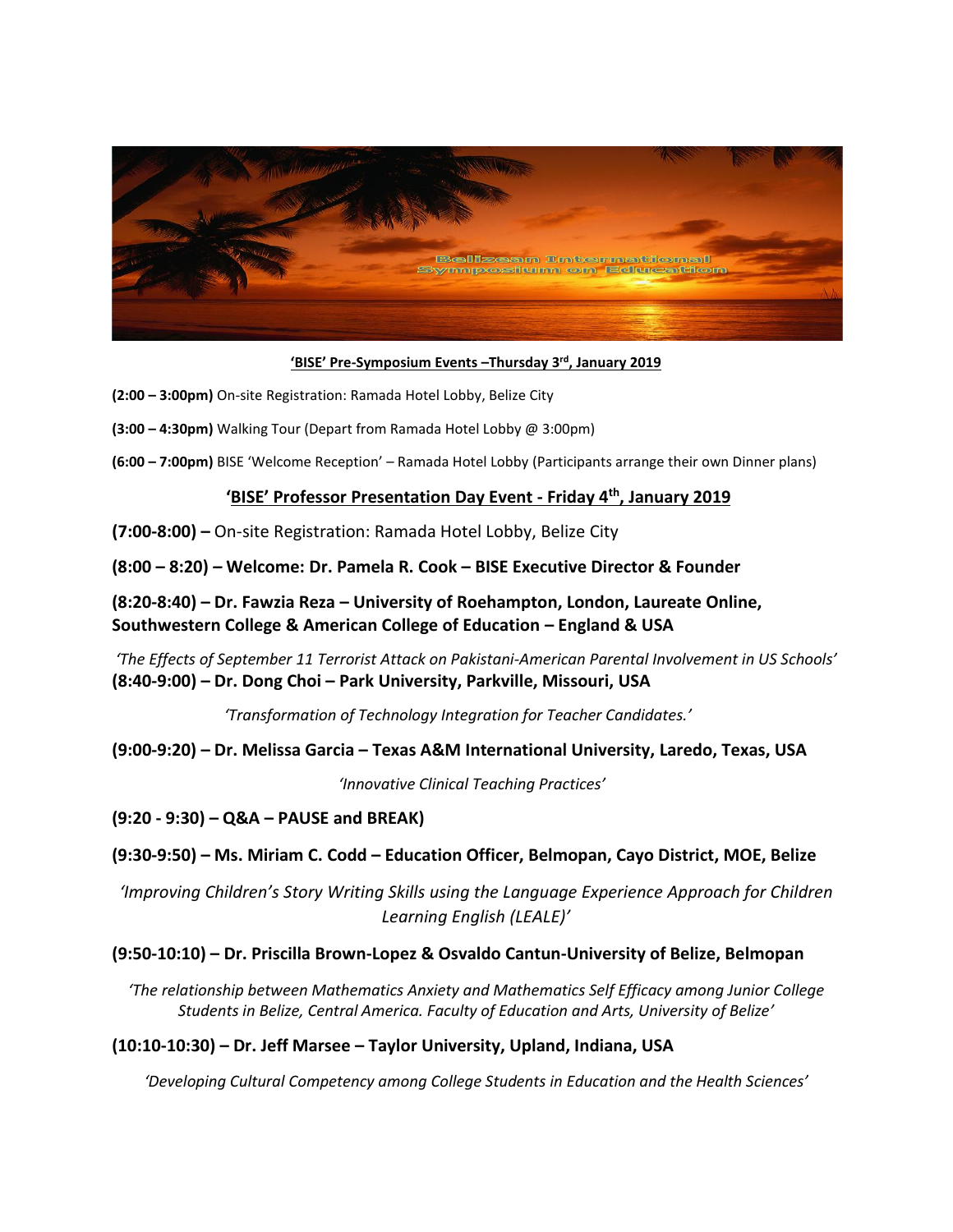# **(10:30-10:50) – Dr. Valencia Browning-Keen – Sam Houston State University, Texas, USA**

*'Impact of Food Science and Nutrition Programs on Campus, Church, Community and the USA: A Ten-Year Overview'*

### **(10:50-11:00) – Q&A – PAUSE and 11:00-12:00 - LUNCH BREAK)**

### **(12:00-12:20) – Dr. Judith McConnell-Farmer – Washburn University, Topeka, Kansas, USA**

*'As the Journey Continues, Glancing in the Mirror: Reflections on the Lives of Young Children in Prague, Czech Republic'*

**(12:20-12:40) – Dr. Nancy Hutchins – Texas A&M University, Texas, USA**

**(12:40-1:00) – Patrice French – Texas A&M University, Texas, USA** 

 *'Development of a College-Level Undergraduate Framework to Increase Student Success'* **(1:00 – 1:10) – Q&A – PAUSE and BREAK**

**(1:10-1:30) – Dr. Jeanne Kentel – University of British Columbia, Vancouver, Canada**

 *'For the Love of Play'*

**(1:30-1:50) – Dr. Alberto L. August – Nottingham University – UK, Malaysia, China** 

*'Using Teacher's Daily Reflections for Weekly Professional Development to Improve Learning at One Private School in Belize'*

**(1:50 – 2:10) – Valerie August & Teachers – La Isla Carinosa Academy, Caye Caulker, Belize**

**(2:10-2:20) – Q&A – PAUSE and BREAK**

**(2:20-2:40) – Feliciana Torres – University of Belize, Belmopan, Belize** 

*'Developments of Education in Belize'*

**(2:40-3:00) – Beatrice Arnold Geban-Doctoral Candidate, University of West Indies**

*'Vision of Higher Education in the Caribbean'*

**(3:00-3:10) – Q&A – PAUSE and BREAK**

**(3:10-3:30) – Dr. Pamela R. Cook – Closing Remarks & Dismissal**

**(4:00-6:00 till Dark) – BISE** *'Pool Party'* **– Ramada Hotel Pool Area**